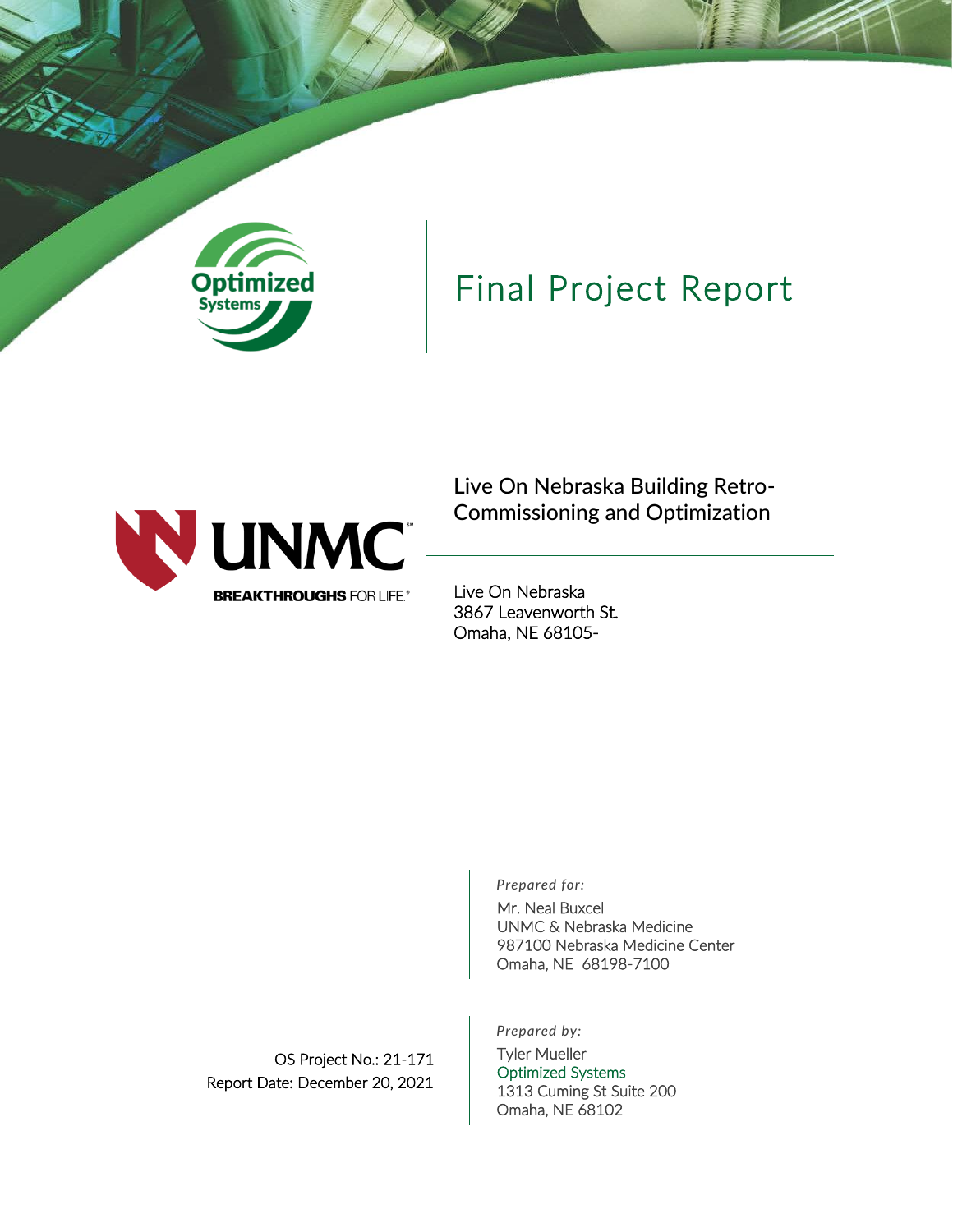

## **TABLE OF CONTENTS**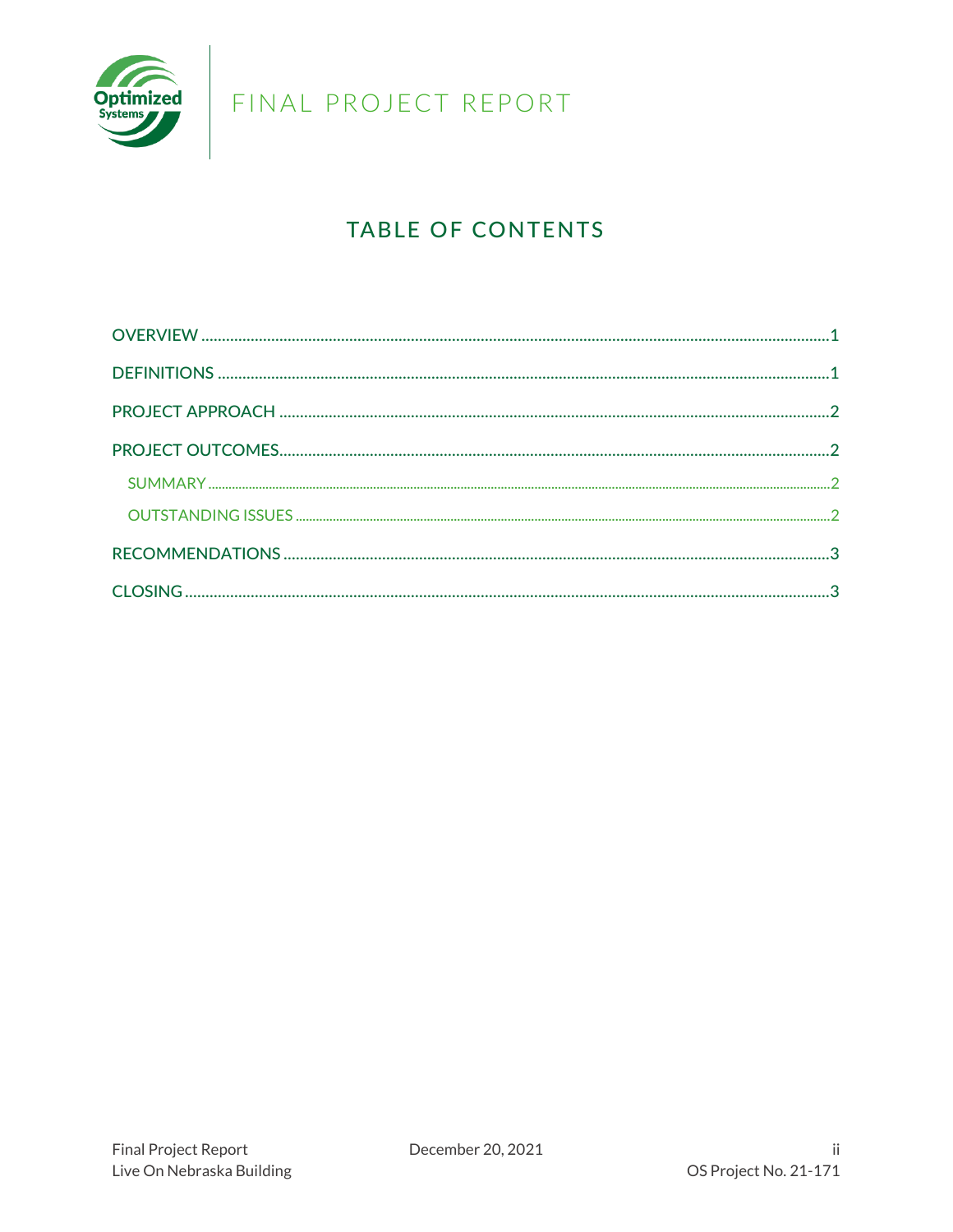

#### <span id="page-2-0"></span>**OVERVIEW**

This Final Project Report provides a summary of work performed pursuant to the Live On Nebraska building retro-commissioning and optimization project, initiated by Ken Hansen in 2021 by the University of Nebraska Medical Center (UNMC). The purpose of the project was to identify deficiencies through retrocommissioning and optimize the mechanical system equipment for maximum performance and energy efficiency.

The affected equipment included the following items as well their components, the Building Automation System (BAS), and various interdependent components affecting the functional performance of the HVAC system:

- AHU-01, Serves First Floor
	- o 20, Floor Level Devices
- AHU-02, Serves Second Floor
	- o 22, Floor Level Devices
- HX-1A/B Glycol system for AHUs and Unit Heaters (UH)
- HX-2A/B Building Hot Water System
- CWP, Building Chilled Water Booster Pump
- Steam Meter
- Chilled Water Meter

#### <span id="page-2-1"></span>DEFINITIONS

The following definitions are offered to clarify the meaning of key, often used terms:

#### OPTIMIZATION

Optimization refers to the process of repairing and tuning a mechanical system's equipment, components and controls so that the mechanical system can perform up to its maximum potential. Optimization strategies focus on achieving owner and facility specific operational requirements, while providing the optimum balance of occupant comfort, safety, and energy efficiency.

The optimization process involves:

- Identification and correction of existing deficiencies in the mechanical systems' equipment and components that are preventing the systems from performing designed. This involves considerable inspection and testing of system components for operational integrity.
- Reprogramming of the system controls to implement sequences that conform with established UNMC standards and facility-specific operational strategies.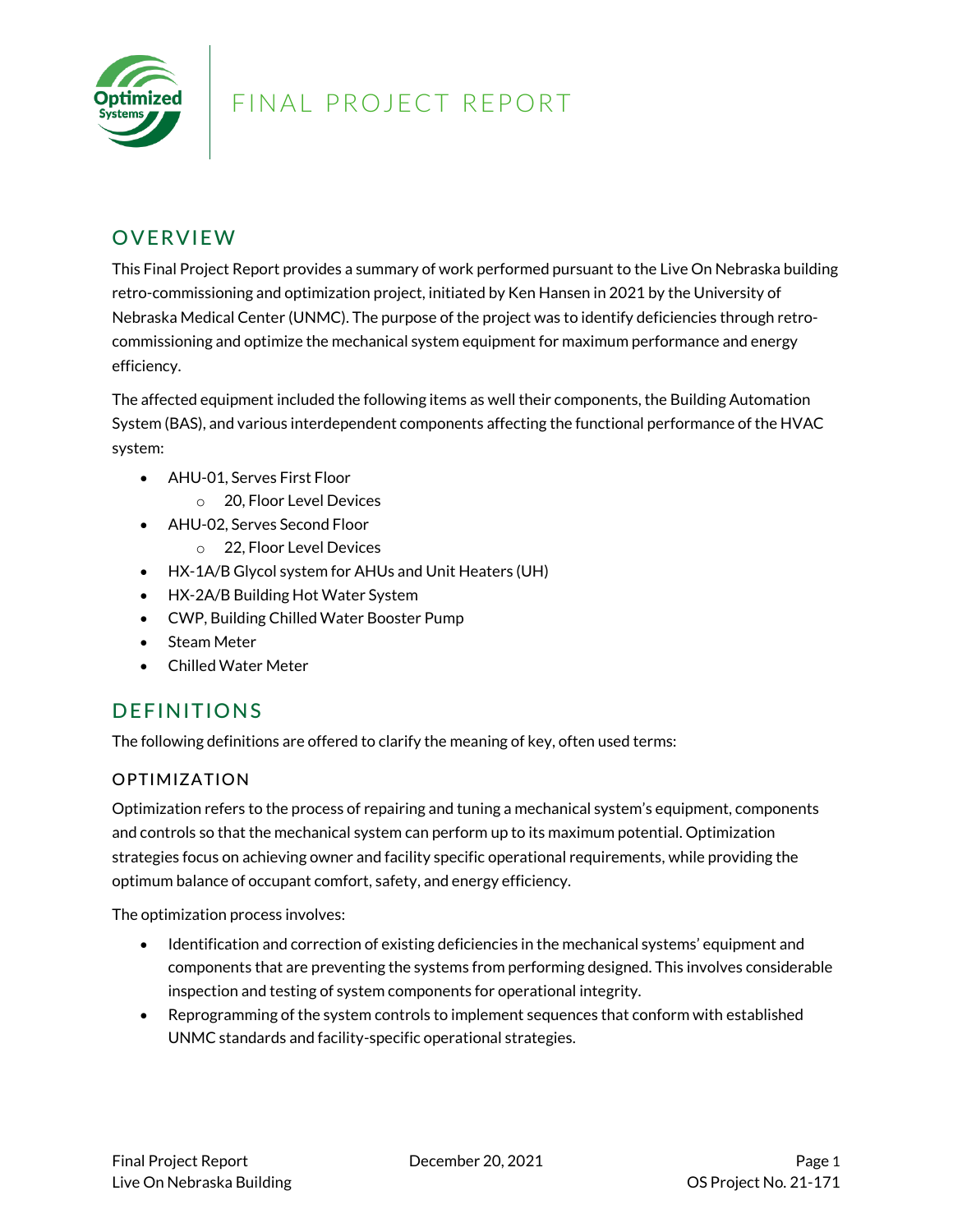

#### RETRO-COMMISSIONING

Retro-Commissioning applies the commissioning process to a building or group of buildings that was not previously commissioned. It encompasses reviewing drawings and design intent, testing, evaluating, adjusting, and correcting building systems in order to conserve energy and resources, improve comfort, maximize productivity, and ensure operation and maintenance procedures meet current facility requirements and the owner's needs.

#### <span id="page-3-0"></span>PROJECT APPROACH

In accordance with the proposal objectives, each of the affected equipment was inspected and tested for operational integrity to determine needed repairs. In addition, end users, facility staff, and the design engineer were interviewed when appropriate to identify to identify opportunities to enhance both energy and operational efficiencies. Solutions and budgetary estimates were developed for correcting the deficiencies and implementing improvements. UNMC staff were responsible for implementing repairs, while Optimized Systems provided recommendations, training, and overall guidance. Optimized Systems performed the optimization programming once deficiencies were resolved.

#### <span id="page-3-1"></span>PROJECT OUTCOMES

#### <span id="page-3-2"></span>SUMMARY

The inspection and functional performance testing of the mechanical systems equipment identified a total of 32 deficiencies, which were turned over to UNMC to correct. As of the writing of this report, 20 of those deficiencies have been closed and 12 are still open. The list of remaining deficiencies was re-sent to UNMC on November 8<sup>th</sup>.

In addition, controls were reprogrammed to optimize the operation of the mechanical systems and implement UNMC's control standards. Occupancy sensors were installed in the surgical suites and integrated into the Building Automation System. AHU-01 has been reprogrammed to look at occupancy and control the surgical suites temperature and humidity requirements per the FGI Guidelines provided.

It should be noted that Optimized Systems has expressed concerns about energy use by operating to the parameters specified.

#### <span id="page-3-3"></span>OUTSTANDING ISSUES

Due to the layout of the ductwork and the mechanical system design, the air handler serving the first floor (AHU-01) has to speed up the return fans to satisfy the return air valves on the system (RAV-01 and RAV-02). As a result of this operation, the return fans are pulling more air out of the entire first floor, causing the floor's pressure to be extremely negative.

The VFD for Exhaust Fan-04 (which serves autopsy room 139) is operating above max Hz/speed to try and satisfy Exhaust Air Valve (EAV)-101. EAV-101 is not meeting the setpoint.